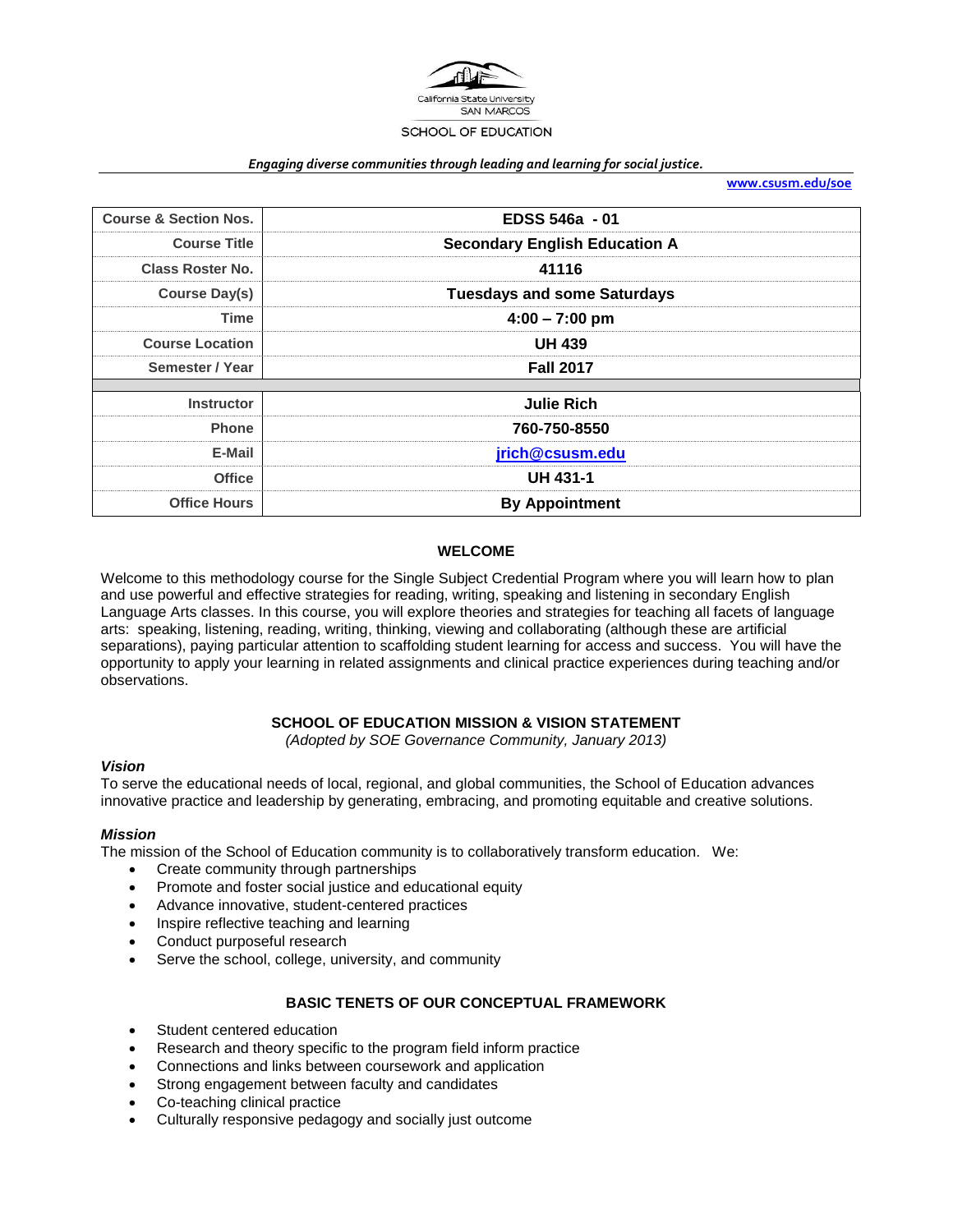# **TABLE OF CONTENTS**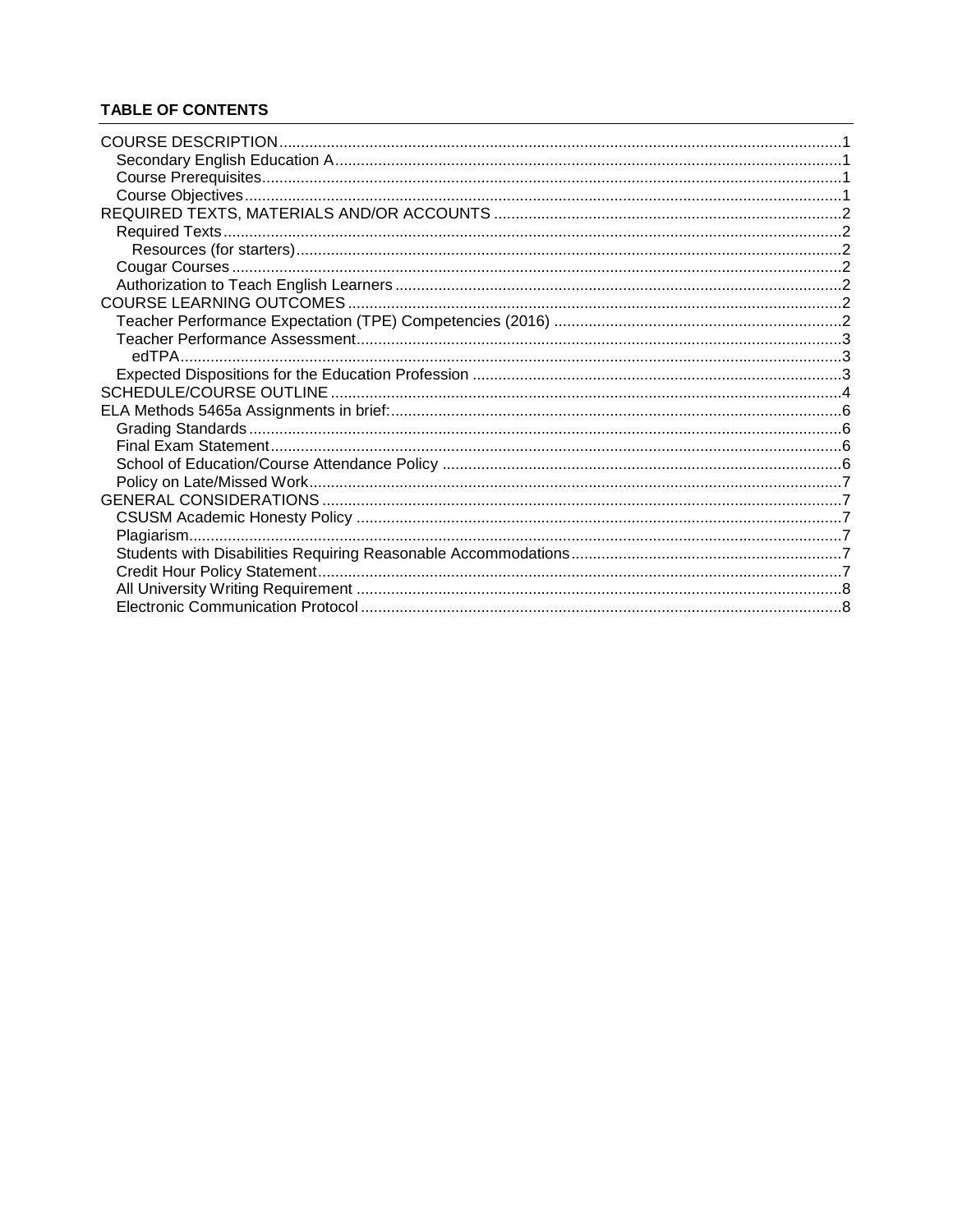# **COURSE DESCRIPTION**

### <span id="page-2-1"></span><span id="page-2-0"></span>**Secondary English Education A**

Focuses on developing an understanding of theory, methodology, and assessment of English in integrated and inclusive secondary classrooms: Part A.

In this course, students will explore theories and strategies for teaching all facets of language arts: speaking, listening, reading, writing, thinking, viewing and collaborating (although these are artificial separations), paying particular attention to scaffolding student learning for access and success. Students will be required to apply their learning in related assignments and clinical practice experiences during teaching and/or observations. Part A

#### <span id="page-2-2"></span>**Course Prerequisites**

Admission to the Single Subject Program, EDUC 350, EDUC 364, & EDUC 422

### <span id="page-2-3"></span>**Course Objectives**

EDSS 546A (2 units) Secondary English Education A focuses on developing an understanding of theory, methodology and assessment of English in integrated and inclusive secondary classrooms; Part A. *This course is aligned with California's SB 2042 Standards.* 

During courses EDSS 546A and EDSS 546B using interrelated activities in program coursework and fieldwork, candidates learn specific teaching strategies that are effective in supporting them to deliver a comprehensive program of systematic instruction of English, as defined by the California Reading/Language Arts Framework, 2007 and California State Program Standards:

- 1. A-Connect reading, writing, and oral language processes in an integrated fashion. Teacher candidates in English understand, plan, design, and implement instruction that includes the following:
	- Word analysis, fluency, and systematic vocabulary development, as evidenced by the use of phonological, morphological, and derivational systems of orthographic development.
- 2. A- Reading comprehension, including promoting students' ability to access grade-level texts of increasing depth and complexity and activate background knowledge, make connections, synthesize information, and evaluate texts.
- 3. A-Purposes and characteristics of the major genres of literature.
- 4. B- Literary response and analysis and critique of texts and media for point of view, bias, power, validity, truthfulness, persuasive techniques, and appeal to both friendly and critical audiences.
- 5. B-Writing instruction (inclusive of the writing process) on conventions, domains (i.e. response to literature, informational, persuasive, and technical), research, and applications that allow students to produce complex texts.
- 6. B-Academic language development emphasizing discourse that leads to the production of complex texts.
- 7. B-Incorporation of technology into language arts as a tool for conducting research.
- 8. A-Strategies and systematic guidance so that students select texts for reinforcement of independent reading habits.
- 9. B-Opportunities for listening and speaking, including comprehension, organization and delivery of oral communication, and analysis and evaluation of oral and media communications.
- 10. B-Instruction in speaking applications including grade-level genres and their characteristics.
- 11. A&B-Assess student progress both formally and informally to inform and plan instruction that advances the learning of all students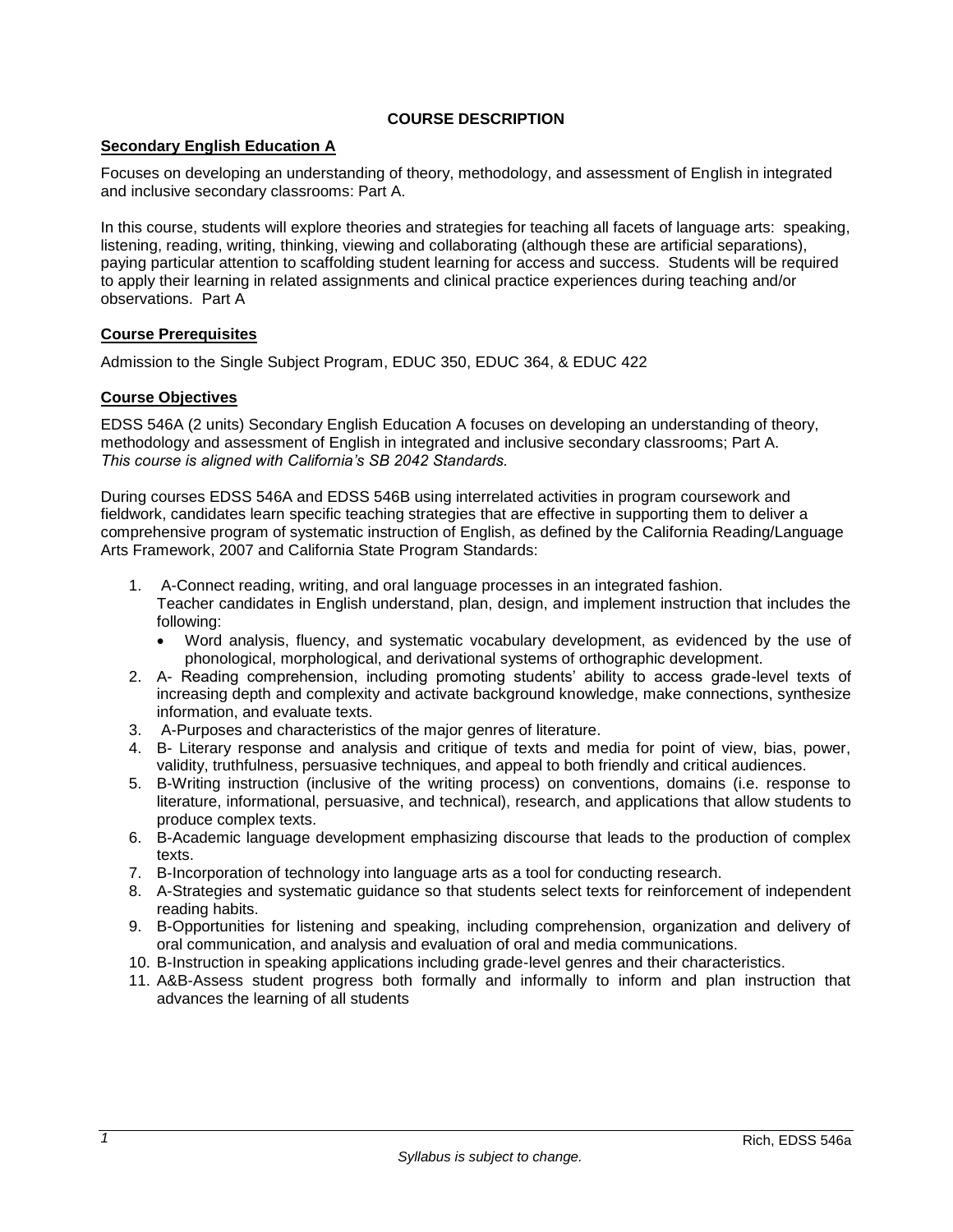# **REQUIRED TEXTS, MATERIALS AND/OR ACCOUNTS**

# <span id="page-3-1"></span><span id="page-3-0"></span>**Required Texts**

- Burke, Jim. *The English Teacher's Companion*, 4th edition. Portsmouth: Boynton/Cook, 1999.
- edTPA English-Language Arts Handbook (print out from Taskstream)

### **Required References**

- California's Common Core Standards for English Language Arts and Literacy in History/Social Studies, Science and Technical Subjects. **<http://www.cde.ca.gov/re/cc/>**
- **California Content Standards:<http://www.cde.ca.gov/be/st/ss/documents/elacontentstnds.pdf>**

### **Highly Recommended:**

- Burke, Jim. *The Common Core Companion: The Standards Decoded, Grades 9-12; ISBN 978-1- 4522-7603-8*
- Fisher, Frey and Lapp. *Teaching Students to Read Like Detectives: Comprehending, Analyzing, and Discussing Text,* **ISBN-10:** 1935543520 **ISBN-13:** 978-1935543527

### <span id="page-3-2"></span>**Resources (for starters)**

- Read write think: sponsored by the International Reading Association and National Council of Teachers of English <http://www.readwritethink.org/>
- National Council of Teachers of English: [www.ncte.org](http://www.ncte.org/)

# <span id="page-3-3"></span>**Cougar Courses**

### **TaskStream Account**

### <span id="page-3-4"></span>**Authorization to Teach English Learners**

This credential program has been specifically designed to prepare teachers for the diversity of languages often encountered in California public school classrooms. The authorization to teach English learners is met through the infusion of content and experiences within the credential program, as well as additional coursework. Candidates successfully completing this program receive a credential with authorization to teach English learners. *(Approved by CCTC in SB 2042 Program Standards, August 02)*

# **COURSE LEARNING OUTCOMES**

<span id="page-3-5"></span>Teacher Candidates will be required to complete a Teaching Performance Assessment, show proof of Teacher Performance Expectations and complete critical assessment tasks- specific assignments for this course. It is the teacher candidates responsibility to understand expectations and complete assignments by stated due dates.

#### <span id="page-3-6"></span>**Teacher Performance Expectation (TPE) Competencies (2016)**

The course objectives, assignments, and assessments have been aligned with the CTC standards for (Single Subject, Multiple Subject, Special Education, etc.) Credential. This course is designed to help teachers seeking a California teaching credential to develop the skills, knowledge, and attitudes necessary to assist schools and district in implementing effective programs for all students. The successful candidate will be able to merge theory and practice in order to realize a comprehensive and extensive educational program for all students. You will be required to formally address the following TPEs in this course:

- 1. Engaging and Supporting All Students in Learning
- 2. Creating and Maintaining Effective Environments for Student Learning
- 3. Understanding and Organizing Subject Matter for Student Learning
- 4. Planning Instruction and Designing Learning Experiences for All Students
- 5. Assessing Students for Learning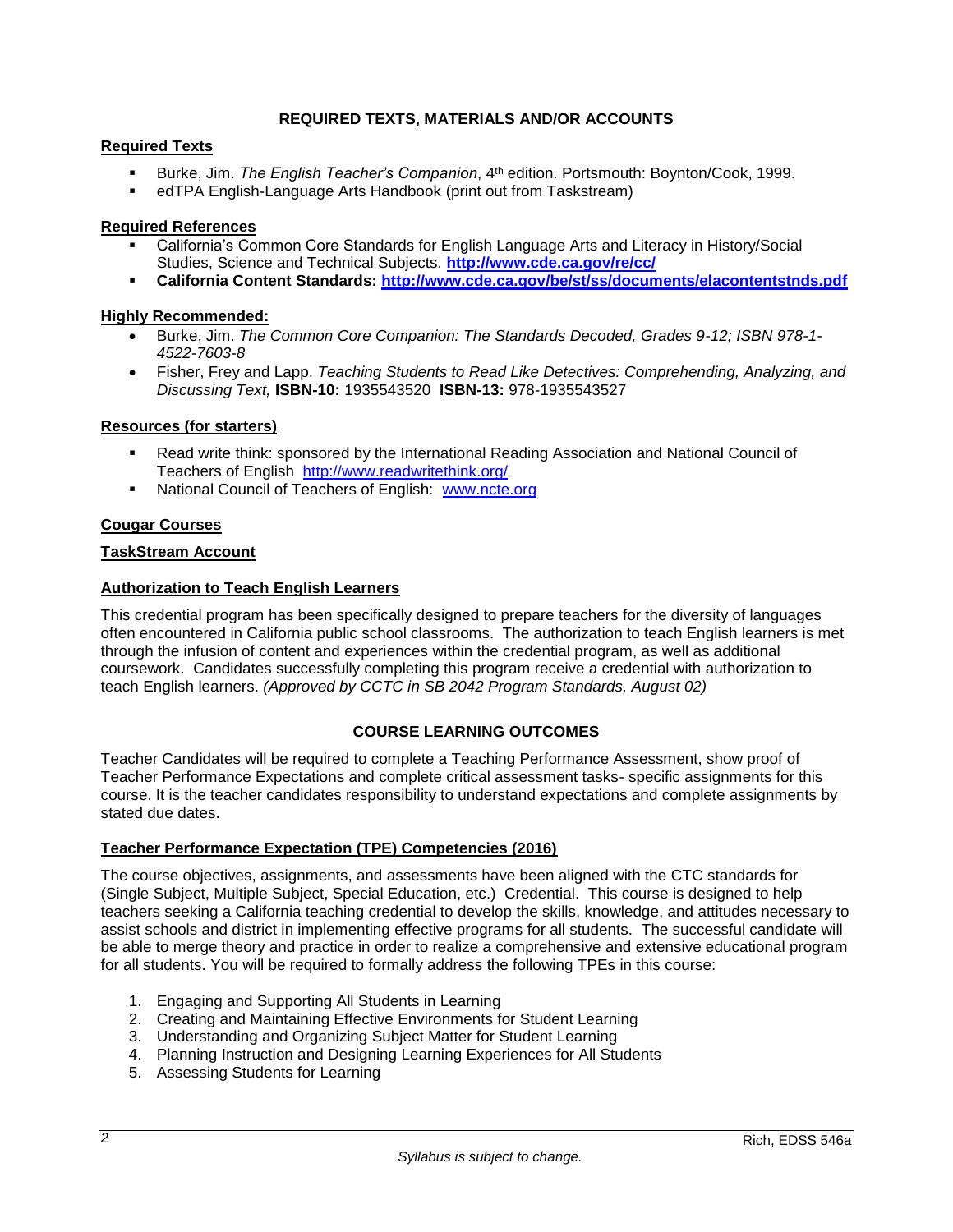# **CTC Narrative: Teaching English Language Arts in a Single Subject Assignment**

Beginning Single Subject English teachers demonstrate the ability to teach the state-adopted academic content standards for students in English language arts and English language development. They understand how to plan and deliver instruction of increasing complexity in reading, writing, speaking, listening, and language to assure that students meet or exceed the standards. They understand how to make English Language Arts comprehensible to students at various English language proficiency levels and the need for students to use all forms of language as tools for thinking, learning, and communicating. They understand how to teach the skills for reading and comprehending complex literary and informational texts, interpreting meaning, analyzing structure of texts, and evaluating perspective. Beginning teachers teach students how to produce argumentative, informative, and narrative text; implement the writing process; conduct research projects; and write for a range of disciplines, tasks, purposes, and audiences. They select appropriate teaching strategies to develop students' abilities to read and comprehend narrative and informational texts and to cite specific evidence when offering an oral or written interpretation of a text. They understand how to teach formal and informal speaking and listening skills, including collaboration, conversation, and presentation of knowledge and ideas. Beginning teachers understand how to teach vocabulary acquisition and use, Standard English conventions, and functions of language in various contexts. They know how to determine the skill level of students through the use of meaningful indicators of reading and language arts proficiency prior to instruction.

Beginning teachers model and assist students to integrate technology and media into language arts when conducting research, producing and publishing writing, creating multimedia presentations, and interacting and collaborating with others in this and other disciplines. They provide students the opportunity to integrate media and technology as integral tools in the classroom.

# <span id="page-4-0"></span>**Teacher Performance Assessment**

Beginning July 1, 2008 all California credential candidates must successfully complete a state-approved Teacher Performance Assessment (TPA), as part of the credential program of preparation. During the 2017- 18 academic year the CSUSM credential programs will use either the CalTPA (California Teacher Performance Assessment) or the edTPA (Educative Teacher Performance Assessment).

# <span id="page-4-1"></span>**edTPA**

Beginning in fall 2015, for newly entering initial candidates, the CSUSM assessment system is the edTPA. To assist with your successful completion of the edTPA, a capstone class is part of your curriculum. In this class edTPA related questions and logistical concerns are addressed. Additional support materials are available on the edTPA website: [http://www.edtpa.com/PageView.aspx?f=GEN\\_Candidates.html](http://www.edtpa.com/PageView.aspx?f=GEN_Candidates.html)

Additionally, to support your success in your credential program and with TPA, SOE classes use common pedagogical language, lesson plans (lesson designs), and unit plans (unit designs).

# <span id="page-4-2"></span>**Expected Dispositions for the Education Profession**

Assessing a candidate's dispositions within a professional preparation program is recognition that teaching and working with learners of all ages requires not only specific content knowledge and pedagogical skills, but positive attitudes about multiple dimensions of the profession. The School of Education has identified six dispositions – social justice and equity, collaboration, critical thinking, professional ethics, reflective teaching and learning, and life-long learning—and developed an assessment rubric. For each dispositional element, there are three levels of performance – *does not meet, approaching, meets*. The description and rubric for the three levels of performance offer measurable behaviors and examples.

The assessment is designed to provide candidates with ongoing feedback for their growth in professional dispositions and includes a self-assessment by the candidate. The dispositions and rubric are presented, explained and assessed in one or more designated courses in each program as well as in clinical practice. Based upon assessment feedback candidates will compose a reflection that becomes part of the candidate's Teaching Performance Expectation portfolio. Candidates are expected to meet the level of *initial target* during the program.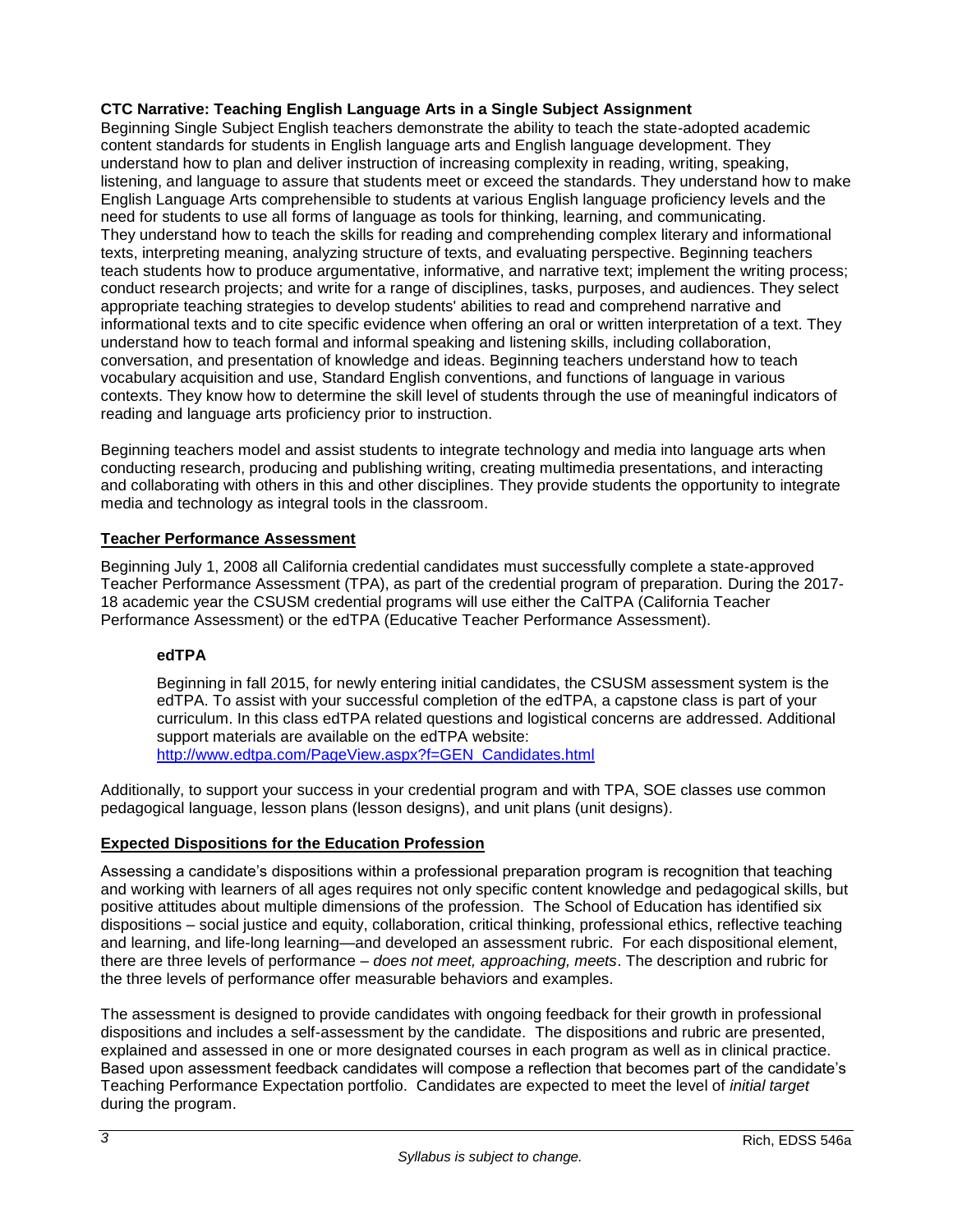# **SCHEDULE/COURSE OUTLINE**

<span id="page-5-0"></span>

| <b>ELA</b><br><b>CALENDAR</b>        | <b>Topics</b>                                                                                                                                                                           | <b>Preparation/due dates</b>                                                                          | <b>Notes</b>                                                                         |
|--------------------------------------|-----------------------------------------------------------------------------------------------------------------------------------------------------------------------------------------|-------------------------------------------------------------------------------------------------------|--------------------------------------------------------------------------------------|
| f17<br>$4 - 7$ P.M.<br><b>UH 439</b> |                                                                                                                                                                                         |                                                                                                       |                                                                                      |
| Aug 29<br>$4 - 5$ p.m.               | Joint-Intro to Humanities;<br>Interdisciplinary approach;<br>Standards: CCSS                                                                                                            |                                                                                                       |                                                                                      |
| $5:15 - 7$ P.M.                      | <b>ELA:</b> Who is Jim Burke?<br><b>Syllabus and Assignments</b><br>overview<br>Teambuilding<br>What is English and why do<br>we teach it?                                              | Assignment #1 due for ELA:<br>Advance Organizer Jim Burke,<br>Reflection (10 pts)                     | Turn in Reflection on CC<br>by midnight 8/29                                         |
| Sept. 5<br>$4 - 5$ p.m.              | Joint UbD; Scope and<br>Sequence (curriculum<br>mapping)                                                                                                                                | Review Curriculum Mapping hand<br>out from Orientation                                                |                                                                                      |
| $5:15 - 7$ P.M.                      | <b>ELA:</b> All about reading:<br>Text complexity, habits of<br>good readers,<br>Short stories - why do we<br>read fiction?<br>Story elements<br><b>Banned Books</b><br>UbD for English | Take the MARSI survey<br>Review CCSS standards for ELA<br>at top of CC                                | Bring a hard copy of the<br>MARSI to class                                           |
| Sept 12                              | <b>NO CLASS</b>                                                                                                                                                                         | Assignment #2 - Scope and<br>Sequence (semester) 10 pts DUE<br>on CC                                  | Sept 15 - joint core-<br>vocabulary                                                  |
| Sept 19                              | Joint-Guest speaker: Arab-<br>Israeli Conflict: how it<br>impacts us today<br>4-7 P.M. UH 439                                                                                           |                                                                                                       |                                                                                      |
| Sept 26<br>$4 - 5$ p.m.              | <b>Joint-Using Primary</b><br>sources - DBQ, ERWC                                                                                                                                       | Talk with your CT about using<br>primary sources                                                      | Sept 29 - Joint core-<br>Assessment                                                  |
| $5:15 - 7$ P.M.                      | <b>ELA:</b> Content vocabulary,<br>Literary Terms; Academic<br>Language for English<br>edTPA connections                                                                                | Read your edTPA Handbook<br>pages $1 - 18$<br>Assignment #3 - Banned Books<br>Lesson Plan (20 pts)Due | Use the LP form on the<br>5465a Cougar Course<br>for Sept. $26 -$ due by<br>midnight |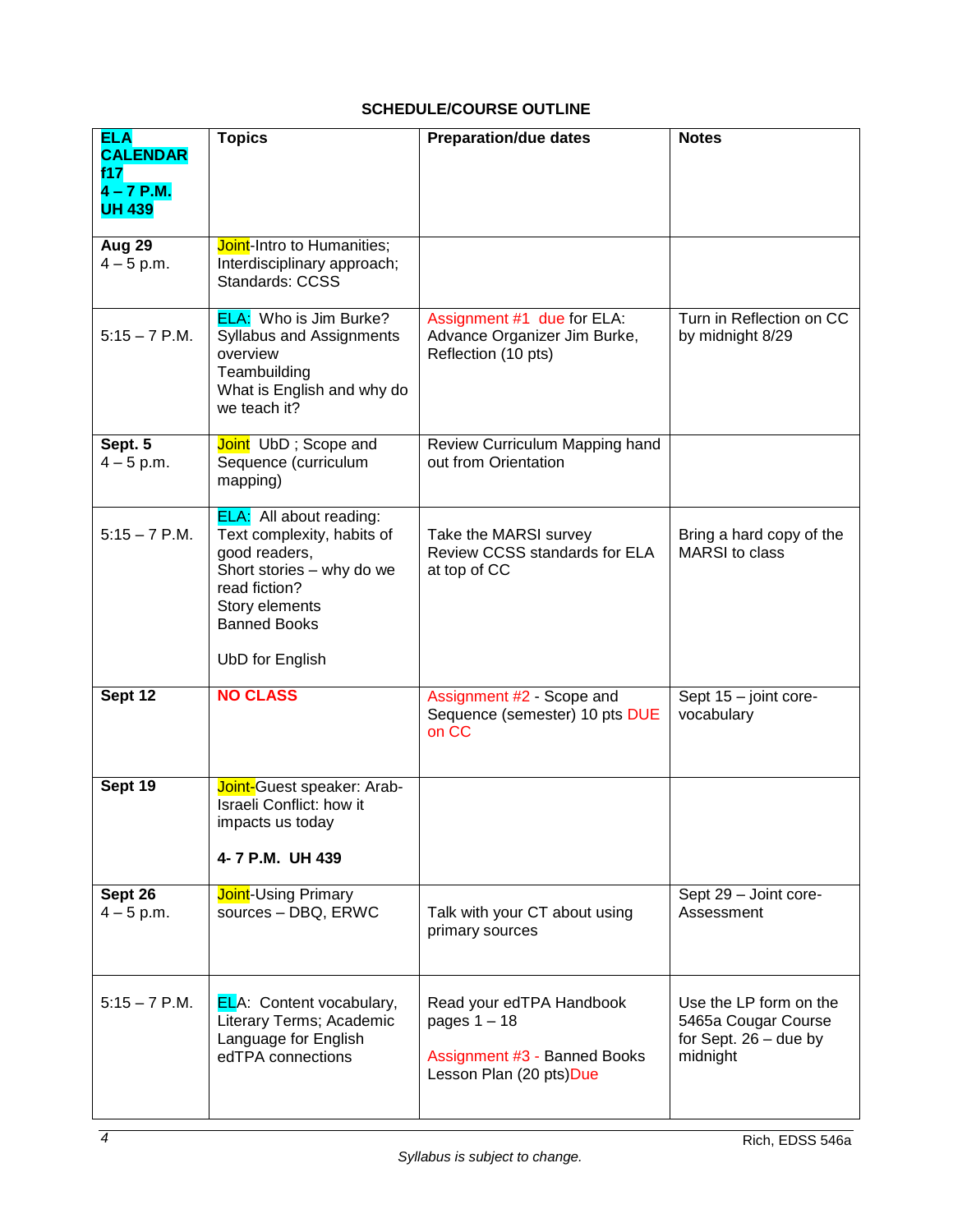| <b>Oct. 3</b><br>$4 - 5$ p.m. | Joint-Writing using guides:<br>AXES, SOAPSTONE, etc.                                                                                              | Bring in any writing guides used<br>by your CT                                                                                       |                                                         |
|-------------------------------|---------------------------------------------------------------------------------------------------------------------------------------------------|--------------------------------------------------------------------------------------------------------------------------------------|---------------------------------------------------------|
| $5:15 - 7$ P.M.               | <b>ELA:</b> More on Reading -<br>(Pink) Comprehension,<br>Lexile levels<br>Bloom and DOK                                                          | Review www.Lexile.com                                                                                                                |                                                         |
| <b>Oct 10</b>                 | <b>NO CLASS</b>                                                                                                                                   |                                                                                                                                      |                                                         |
| <b>Oct 17</b>                 | <b>THIOL ON</b>                                                                                                                                   |                                                                                                                                      |                                                         |
|                               | <b>ELA ONLY</b><br>$4 - 7$ P.M.<br>Why do we read non-<br>fiction?<br>What is Action Research?<br>How will we use it?<br>UbD workshop-peer review | Assignment #4 - Draft UbD Due<br>on CC October 20 (15 pts)                                                                           | Submit on CC by<br>midnight on Oct. 20                  |
| <b>Oct 24</b>                 | <b>NO CLASS</b>                                                                                                                                   |                                                                                                                                      |                                                         |
| <b>Oct 31</b>                 | <b>NO CLASS</b>                                                                                                                                   |                                                                                                                                      | Nov. 3 - Joint core: data<br>analysis                   |
| November 7                    | <b>NO JOINT</b>                                                                                                                                   | Assignment #5 - edTPA<br>Planning Commentary for your<br>Unit (20 pts)<br><b>DUE</b> on CC                                           | Submit edTPA<br>assignment by midnight<br>on November 7 |
|                               | <b>HSS ONLY</b>                                                                                                                                   |                                                                                                                                      |                                                         |
| November 14<br>$4 - 5$ p.m.   | Joint - Evaluating<br>Resources, sources and<br>primary sources                                                                                   | Bring in any materials your CT<br>uses to help student evaluate<br>sources                                                           |                                                         |
| $5:15 - 7$ P.M.               | <b>ELA:</b> Website Jigsaw<br>Poetry and Drama                                                                                                    |                                                                                                                                      |                                                         |
| November 21                   | <b>Both courses on line</b>                                                                                                                       | Read Jim Burke, Chapter 5:<br>Reading and Chapter 8:<br>Assessing and grading - take<br>notes for later use                          | Enjoy a feast!                                          |
| November 28                   | Joint Wrap up and<br>Evaluations<br>$4 - 6$<br><b>ELA:</b> mystery assignment                                                                     | Assignment #6 - Final UbD due on<br>CC November 28 (25 pts)<br>Mystery assignment will be due at<br>the first class meeting of 546 b | Include any feedback<br>notes from your peer<br>review  |
| December 5                    | <b>NO CLASS</b>                                                                                                                                   |                                                                                                                                      |                                                         |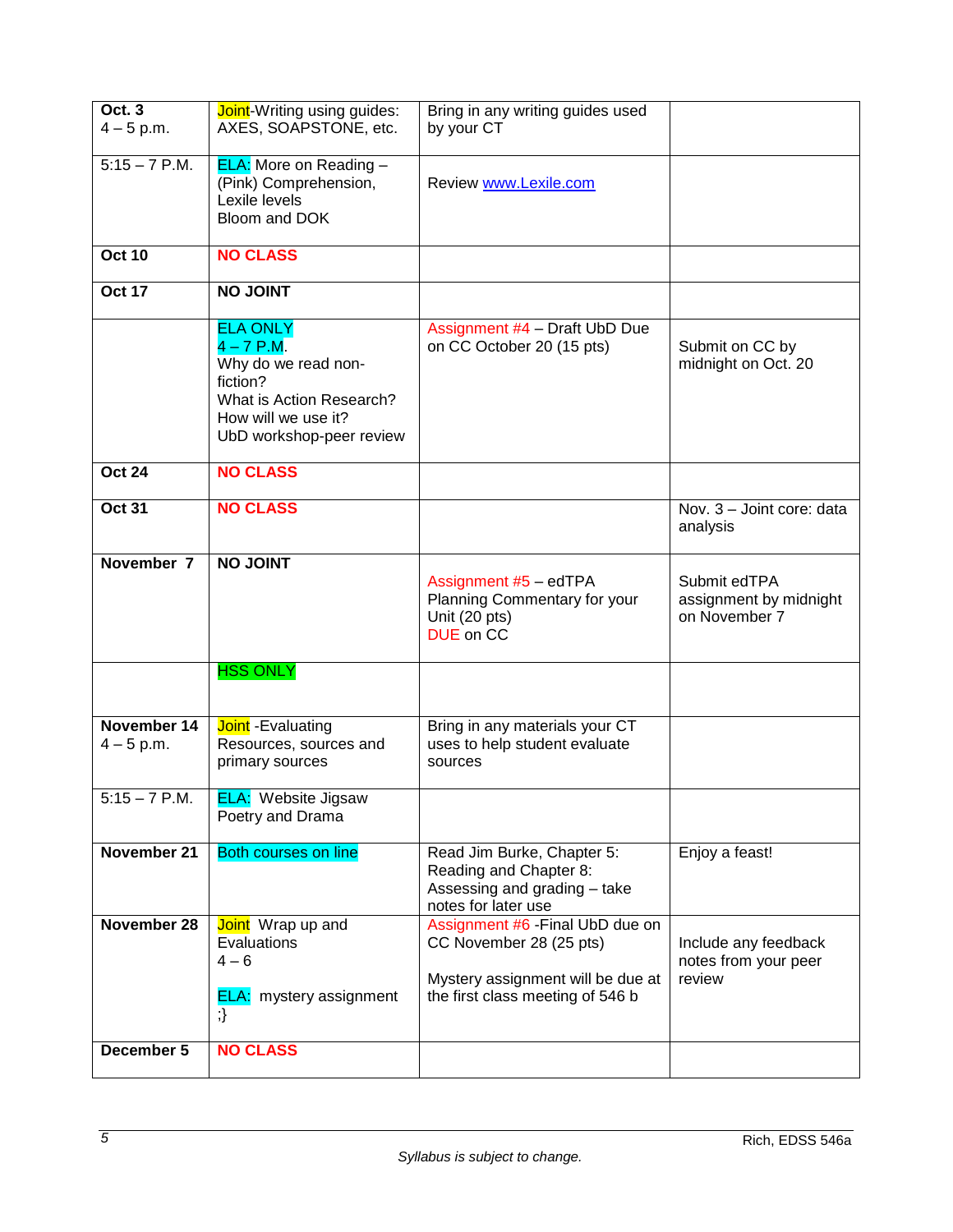# **ELA METHODS 5465A ASSIGNMENTS IN BRIEF:**

<span id="page-7-0"></span>**Assignment #1 (10 pts) August 29** – Meet Jim Burke, Advance Organizer: review his website and the  $4<sup>th</sup>$  ed. of The English Teacher's Companion; answer questions on CC; read Chapters 1- 3 – annotate. No rubric.

**Assignment #2 (10 pts) September 12** -- Scope and Sequence (Curriculum mapping) See Rubric --Directions:

- 1. Working with your CT, learn about the semester plan for your co-teaching class assignment. Use the template on CC to record the units and number of weeks per unit. You may not need all 8 blocks, depending on the course plan or you may need more. Adjust accordingly. (Part A)
- 2. Select one of the units for the semester, your choice, and complete Part B.
- 3. For the selected unit list the lesson sequence (one for each day of the unit, title-purpose).

**Assignment #3 (20 pts) September 26** – Freedom to Read Lesson Plan

Using the ELA-SS lesson plan template, develop an advocacy lesson you could teach during the ALA Banned Books Week about the Freedom to Read, censorship, the importance of public libraries (see the interdisciplinary connections here?) Give extra credit for students who get/have a library card.

**Assignment #4 (15 pts) October 20** -- Draft of a Unit using the Understanding by Design format.

**Assignment #5 (20 pts) November 7** – edTPA Planning Commentary: Context for Learning and Central Focus, see template on CC.

**Assignment #6 (25 pts) November 28** – Final Draft of your UbD with peer review notes

**Thoughtful participation:** Being a teacher involves more than planning lessons and delivering instruction. You must be able to articulate the reasons behind your curricular decisions, to advocate for students, and to defend policies about which you feel strongly. Engaging in professional conversations with parents, administrators, other teachers, and the public is imperative for teachers today. To that end, we expect that each student will participate actively and thoughtfully in each class session.

# <span id="page-7-1"></span>**Grading Standards**

Candidates may earn 100 points in this course. Grades will be assigned according to the following scale:  $90 - 100\% = A$ 

 $80 - 89\% = B$  $75 - 79\% = C +$ 

# <span id="page-7-2"></span>**Final Exam Statement**

There is no final exam for this course.

# <span id="page-7-3"></span>**School of Education/Course Attendance Policy**

Due to the dynamic and interactive nature of courses in the School of Education, all candidates (course participants) are expected to attend all classes and participate actively. At a minimum, candidates (course participants) must attend more than 80% of class time, or s/he may not receive a passing grade for the course at the discretion of the instructor. Individual instructors may adopt more stringent attendance requirements. Should the candidate (course participants) have extenuating circumstances, s/he should contact the instructor as soon as possible. *(Adopted by the COE Governance Community, December, 1997).*

**This course:** Attendance and promptness reflect the professional dispositional behaviors required and expected in the teaching profession. A minimum grade of C+ is required in all credential courses to earn the single subject credential. Absences and late arrivals/early departures will affect the final grade. *Teacher candidates may have one absence with no penalty.* **Second absence will result in a decrease of half-**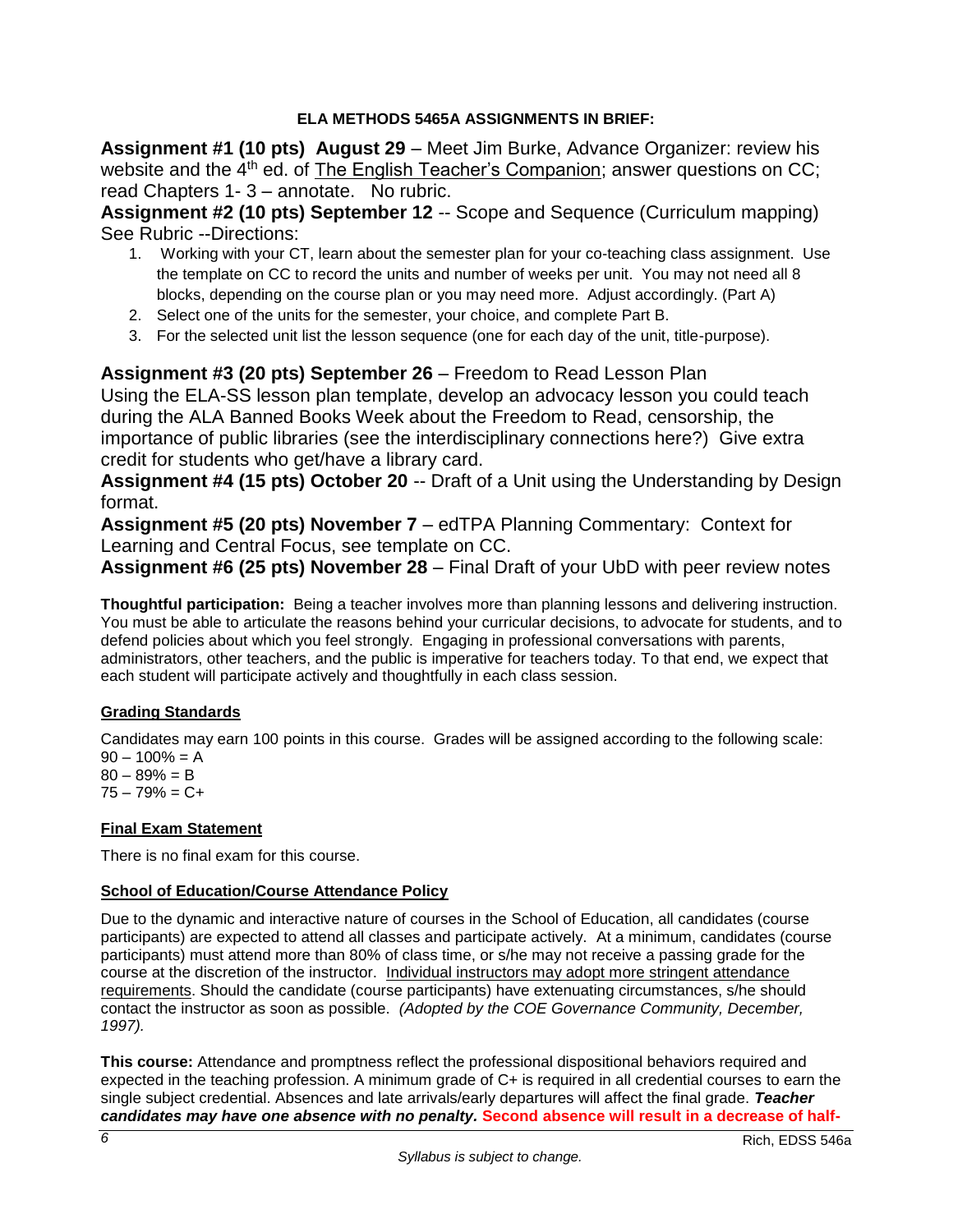**letter grade (5%).** Third absence will result in a decrease of a letter grade or more, a Statement of Concern and possible failure of class. Second tardy or early departure will receive a warning. **Third tardy or early departure will result in a decrease of a half-letter grade (5%) and a Statement of Concern.** Statement of Concern will require the candidate to write an action plan to resolve the issue. A total of three Statements of Concern on this and/or other issues combined warrant exit from the program. No credit will be given if you miss an in class assignment or required presentation. If extenuating circumstances occur, the teacher candidate should contact the instructor as soon as possible to make appropriate arrangements.

# <span id="page-8-0"></span>**Policy on Late/Missed Work**

As a general rule late work will not be accepted. Special circumstances should be discussed with the instructor.

### **GENERAL CONSIDERATIONS**

#### <span id="page-8-2"></span><span id="page-8-1"></span>**CSUSM Academic Honesty Policy**

Students will be expected to adhere to standards of academic honesty and integrity, as outlined in the Student Academic Honesty Policy. All assignments must be original work, clear and error-free. All ideas/material that are borrowed from other sources must have appropriate references to the original sources. Any quoted material should give credit to the source and be punctuated accordingly.

Academic Honesty and Integrity: Students are responsible for honest completion and representation of their work. Your course catalog details the ethical standards and penalties for infractions. There will be zero tolerance for infractions. If you believe there has been an infraction by someone in the class, please bring it to the instructor's attention. The instructor reserves the right to discipline any student for academic dishonesty, in accordance with the general rules and regulations of the university. Disciplinary action may include the lowering of grades and/or the assignment of a failing grade for an exam, assignment, or the class as a whole.

Incidents of Academic Dishonesty will be reported to the Dean of Students. Sanctions at the University level may include suspension or expulsion from the University.

Refer to the full Academic Honesty Policy at: [http://www.csusm.edu/policies/active/documents/Academic\\_Honesty\\_Policy.html](http://www.csusm.edu/policies/active/documents/Academic_Honesty_Policy.html)

#### <span id="page-8-3"></span>**Plagiarism**

As an educator, it is expected that each candidate (course participant) will do his/her own work, and contribute equally to group projects and processes. Plagiarism or cheating is unacceptable under any circumstances. If you are in doubt about whether your work is paraphrased or plagiarized see the Plagiarism Prevention for Students website [http://library.csusm.edu/plagiarism/index.html.](http://library.csusm.edu/plagiarism/index.html) If there are questions about academic honesty, please consult the University catalog.

#### <span id="page-8-4"></span>**Students with Disabilities Requiring Reasonable Accommodations**

Students with disabilities who require reasonable accommodations must be approved for services by providing appropriate and recent documentation to the Office of Disabled Student Services (DSS). This office is located in Craven Hall 4300, and can be contacted by phone at (760) 750-4905, or TTY (760) 750- 4909. Students authorized by DSS to receive reasonable accommodations should meet with their instructor during office hours or, in order to ensure confidentiality, in a more private setting.

# <span id="page-8-5"></span>**Credit Hour Policy Statement**

Per the University Credit Hour Policy:

• In courses with face-to-face instruction candidates are expected to spend a minimum of two hours outside of the classroom each week for each unit of credit engaged in learning. (Note that for